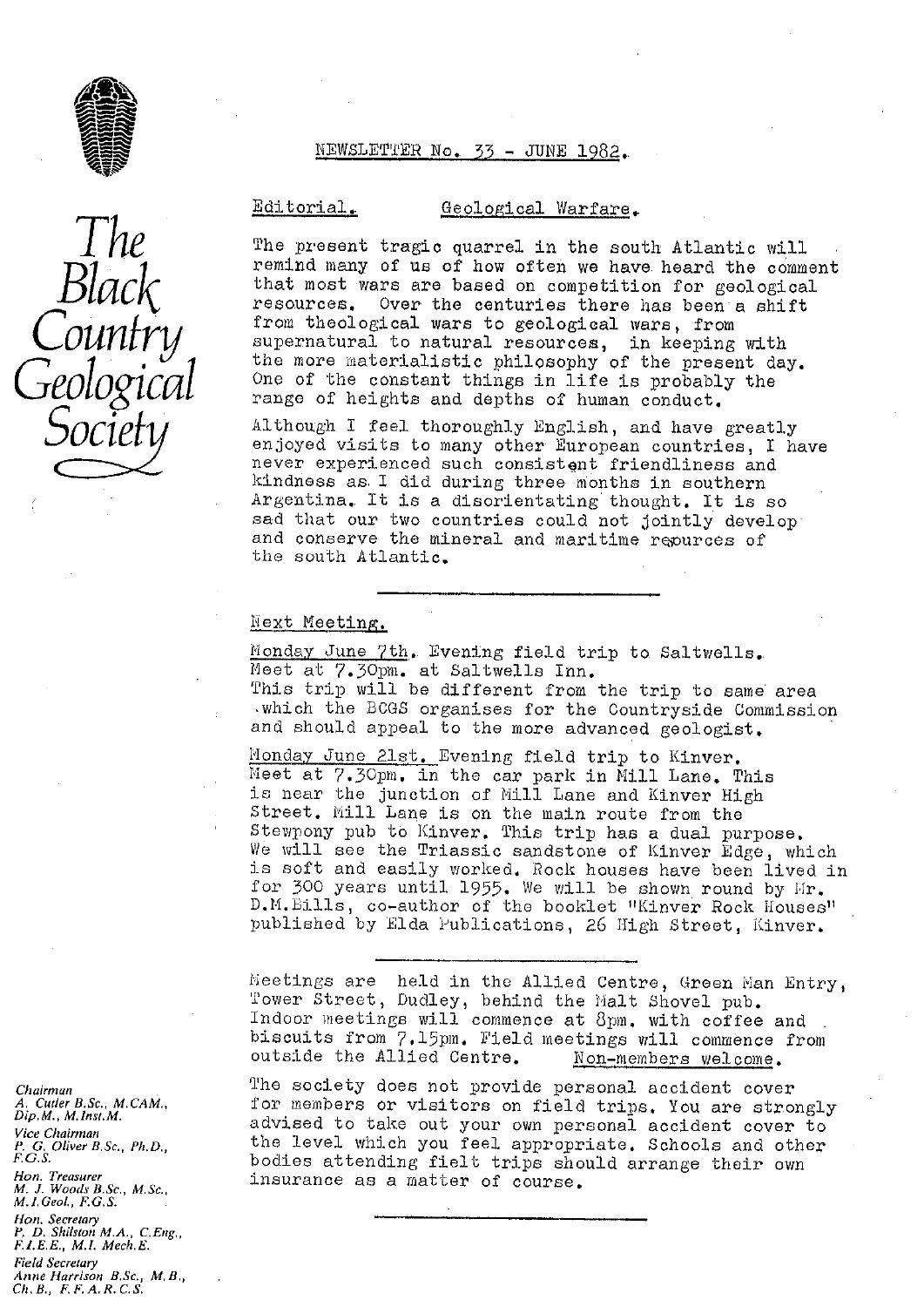# Programme.

# July 12th ..

# July 18th.

These two meetings have been cancelled because unfortunately Peter Whitehead cannot now lead the Pennine field trip on that day. It is 'postponed until September.

September 13th. "Meteorites, building blocks for planets." Lecture by Dr.. John Ashworth of Aston University.

September 20th. Informal meeting.

September 26th. Field trip to *see the Central* Pennine Basin. Leader Peter Whitehead. Meet .lam. in Edale village car park,

October 4th. Informal meeting.

October 10th.Joint field trip with Shropshire Geological Society to sites of interest in Shropshire.

November. To be arranged.

December 6th. "Glacial deposits! Lecture by Mr. Edward Francis of Keele University.

#### Committee Dates..

# General. Conservation.

June 28. July 19.<br>September 6. Septembel

September 6. September 27.<br>November 8. Movember 22. November 22.

# Welcome to new members: -

 $Mr.$  K.W. Hatfield and family, of Aldridge. Neil Hopkins, Netherton, Pat Walker, Quarry Bank. Jennifer Doherty ,Northfield.

Peter hodgrave, Barnt Green,

# Annual General Meeting and

# the'Driftins Continents '.

March. 22nd. 1982.

The most obvious conclusion to be gained from this year's A.G,M.. and film night is that geologists are attracted by good sherry, shortbread and chocolate bisouits, since the meeting was very well attended,

After apologies, the minutes of the A.G.M. on 16th. March 1981 were accepted, as were the statement of accounts and the Treasurer's report. Those who did not attend will be glad to know that there is no proposal to increase the annual subscription. This gratifying position is due to income from field trips run for the Countryside Commission, support from Johnson, Poole and Bloomer and from other firms and individuals who gave assistance in one way or another and thus save the society money. This we are all grateful for. Subscriptions remain:- Individual, £5.00

| Family,    | £7.00     |
|------------|-----------|
| Student,   | . £2,50 . |
| Associate, | £10.00    |
|            |           |

The Chairman's *annual report was* fairly detailed. To summarise in the past year there has been a  $10\%$ increase in membership, 19 meetings of the society including six guest speakers, two successful evening field trips, a first rate weekend field trip to Anglesey, various day field trips and a joint field trip with the Shropshire Society to classic Black Country sites.

The Society's advice has been squght by Local Authorities, walks have been organised for the public, and the newsletter has been maintained. Many favourable reviews have been received for the Journal launched last August - however there is a need for YOU to buy more copies for your own use and that of your friends. The Christmas card has been a success.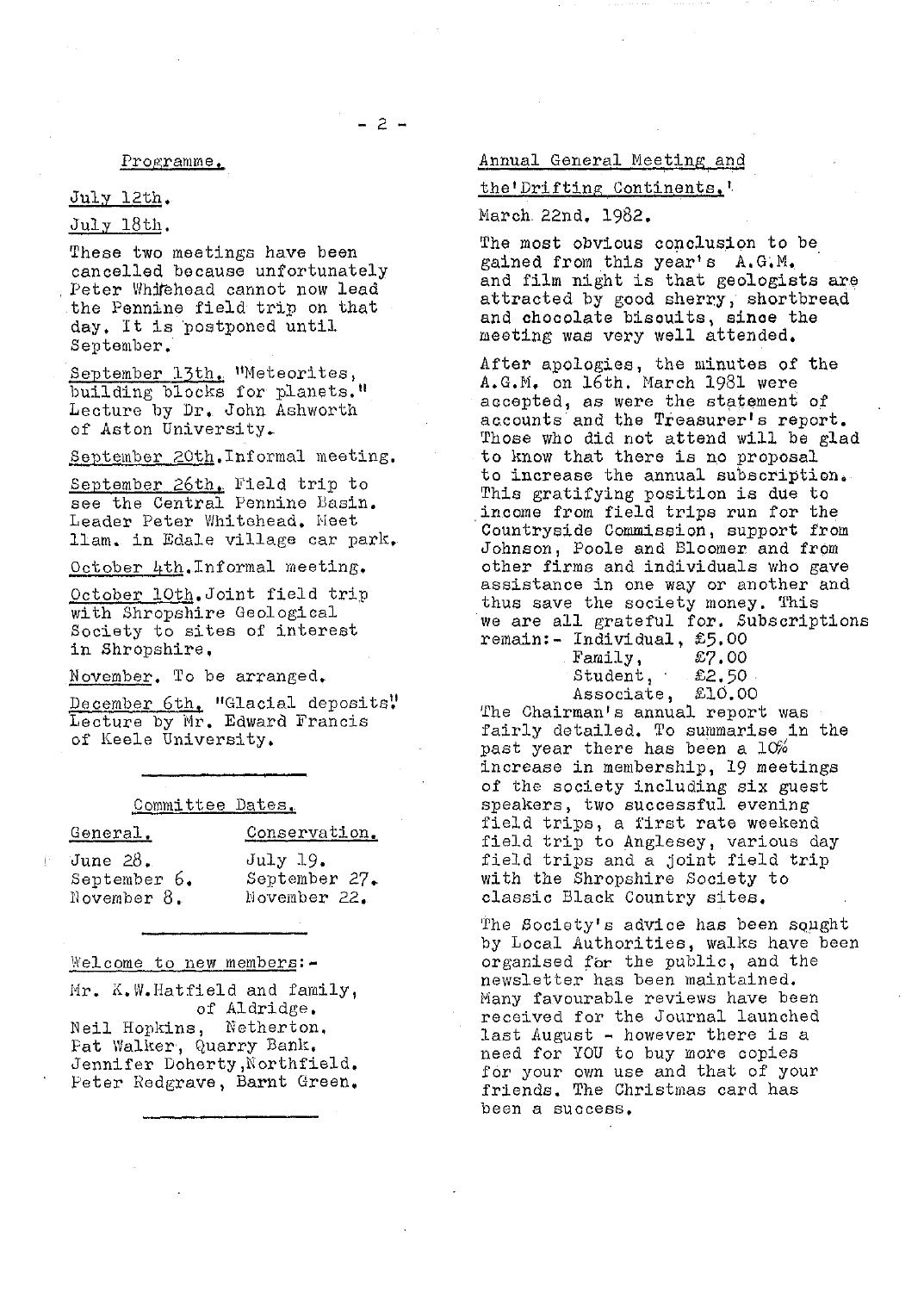All the officers were re-elected and the vacant *seat on the* committee was filled by Peter Knight.. The appointment of Conservation Secretary remains vacant. The officers and the committee have done a first rate job and I for one am grateful to them for their many hours of work behind the scenes, and of course for the knowledge and time given by our speakers and field trip leaders. *Here is a list of officers* and

*committee:-* Chairman - Alan Cutler. Vice-Chairman- Peter Oliver. Treasurer- Maitland Woods.<br>Secretary- Paul Shilston. Secretary- Paul Shilston. ProgrammeSecretary-AnneHarrison. Committee Members-John Easter. Michael Coles,

Nigel Bradley. Peter Knight, Auditor- Mr.F.R. Grimes. The committee are anxious to

*receive your* suggestions for talks and field trips - Here's your chance!

There followed the Horizon film "The Drifting Continents". This "The Drifting Continents".<br>
provided in a non-technical<br>
manner, a history of the<br>
development of the "New Geo<br>
of Plate Tectonics". Whilst<br>
suspect that most of US hay manner, a history of the development of the '"New Geology of Plate Tectonics". Whilst I suspect that most of us have seen it before and that some of us are vain enough to think we know its contents, it is salutory to remember that many of the mistakes made in the sciences whether applied or pure - arise from neglect of one or other of the basic concepts. It does none of us any harm to go back to first principles. This was a very successful meeting.

Douglas Warren.

# Field Trip to Whitwell Dolomite

Plant and Creswell Crags.

April 18th. 1982.

hear junction 30 of the MI motorway, seventeen members

were met by Mr. *Gerald Plant of Steetley Refractories* Ltd. From this vantage point the salient features were demonstrated. The edge of the Zechstein Sea area was clearly visible by the outcrop ridge of magnesian limestone. To the east lies the Permian limestone and to the west Carboniferous Coal Measures. Major faulting took place after the Coal Measures were laid down, and reactivation of the faults took place after the limestone. deposition. These faults are responsible for the geological features which were to be seen later in the afternoon.

From the meeting place we drove to Steetley's Whitwell plant for a short talk on the methods of extracting and processing the magnesian limestone. Virtually all the material *extracted* from the quarry is *used,* and the products cover a very wide range. These include dead burnt dolomite for *use in* refractories; flux for slag; dust to contain colliery fires; agricultural and livestock products; roadatone; etc. At the end of the talk coffee and biscuits were provided by the plant manager Mr. Fuller,

In the quarry it was explained that the strata consist of Upper and Lower Magnesian Limestone. The upper is used for metallurgical purposes because of its high purity (98%) and the lower for constructional work since it has a high silica content, The Park Hall Fault passing through the quarry was clearly visible, since there was massive dolomite on one side and shattered rocks on the other. There are no fossils but minerals such as lead and manganese are present. The quarry covers 350 acres and produces one million tons per year.

After the quarry visit we ate our picnics in the pleasant grounds at the Creswell Crags Visitors' Centre. The resident warden Mr. -Rogan Jenkinson led our tour in the afternoon. He explained that the centre is sponsored by .Nottinghamshire and Derbyshire County Councils. The limestone gorge contains many ancient caves and shelters which have been excavated during the last century. These show signs of occupation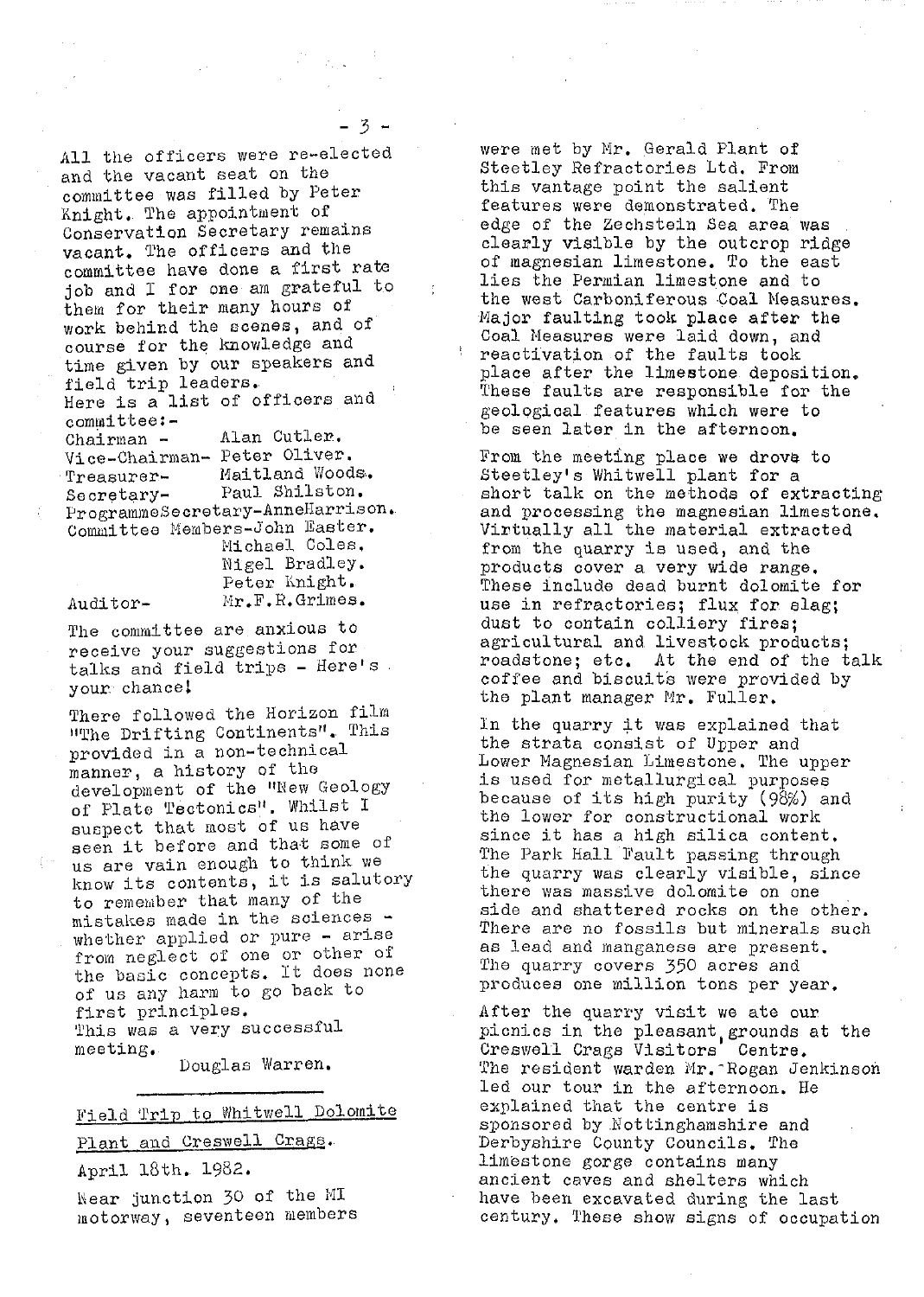# from about 120,000 years ago.

Victorian excavators removed many remains, but their records and accounts leave much to be desired. Evidence of human occupation comes from Neanderthal man's use of Bunter Pebbles.. Later tools consist of flints, but as these are not local it is assumed that they were taken by hunters following reindeer.

Animal remains include hyena, hippopotomus, birds, bats, tigers leopard and wolf, together with other reptiles and fish including molluscs. These act as indicators of the glacial and interglacial periods. A major difficulty in determining ages is to distinguish between what is in situ and what has been washed in. The site is famous for its remains and the last period of 10,000 years ago is referred to as the Gresweilian.

Reserch continues into the site, with projects programmed for the next twenty years. There remain unexplored caves but the cost of a full scientific research project would be in the region of  $2250,000$ .

On completion of the walk there was a slide show and exhibition at the Creswell Crags Visitors' Centre.

Finally members were invited to Mr. Plant's house for tea and cakes baked by his wife. We saw from photographs Mr. Plant's wide range of interests, including geology, botany and zoology.

*Hr, Plant was thanked* by members of the Slack "Watch" Geological Society for a very enjoyable and interesting day. As there are many sites as yet unvisited it was agreed that a further visit could be made to this area,

John Easter.

#### Geological Guided Walks,

run by the B.C.G.S. for the Countryside Commission.

Doulton's Claypit;-Sundays June  $6,$  July  $4,$  August 1,

and September 5. Meet at the , Chainshop Mushroom Green, 3pm. Because these are the first Sundays in the month, visitors can see the chainshop in operation.

Cotwall End Valley, Sedgley:-Sundays June 13, July 11, August 1, September 5. Meet in car park of *Nature* Centre at corner of Cotwall End Road and Catholic Lane, 3pm. Wrens Vest: --

Sundays June20, July 18, August 15, September 19, at 3pm. Meet at King Arthur Public House, Priory Road.

All walks - adults 50pence, children 2Opencc.

Society members prepared to assist as marshalls or money collectors would be very welcome, Please contact Anne Harrison.

<u>Wenlock Edge Guided Walk:-</u> June 20th, 10,3Oam. Sunday, 6 hours. Meet by Guilhall, Much Wenlock, on A 458. Theme geology. Six miles walking plus car travel. £2,50. Car, picnic lunch, advance booking essential. WEA, 9 Digbeth, Birminham B5 6BH.

# Shropshire Geological Society. Mapping project.

The Shropshire Society invites any interested members of the BCGS to join then on mapping trips.  $Dates: - June 9, 23, 30. 7-7.30pm.$ start, for. about 2 hours, then on to a local pub. Venue:- Ercall Quarry. O. S, sheet 127 643 095.

Aims:- To produce a booklet which can be used as a teaching aid.